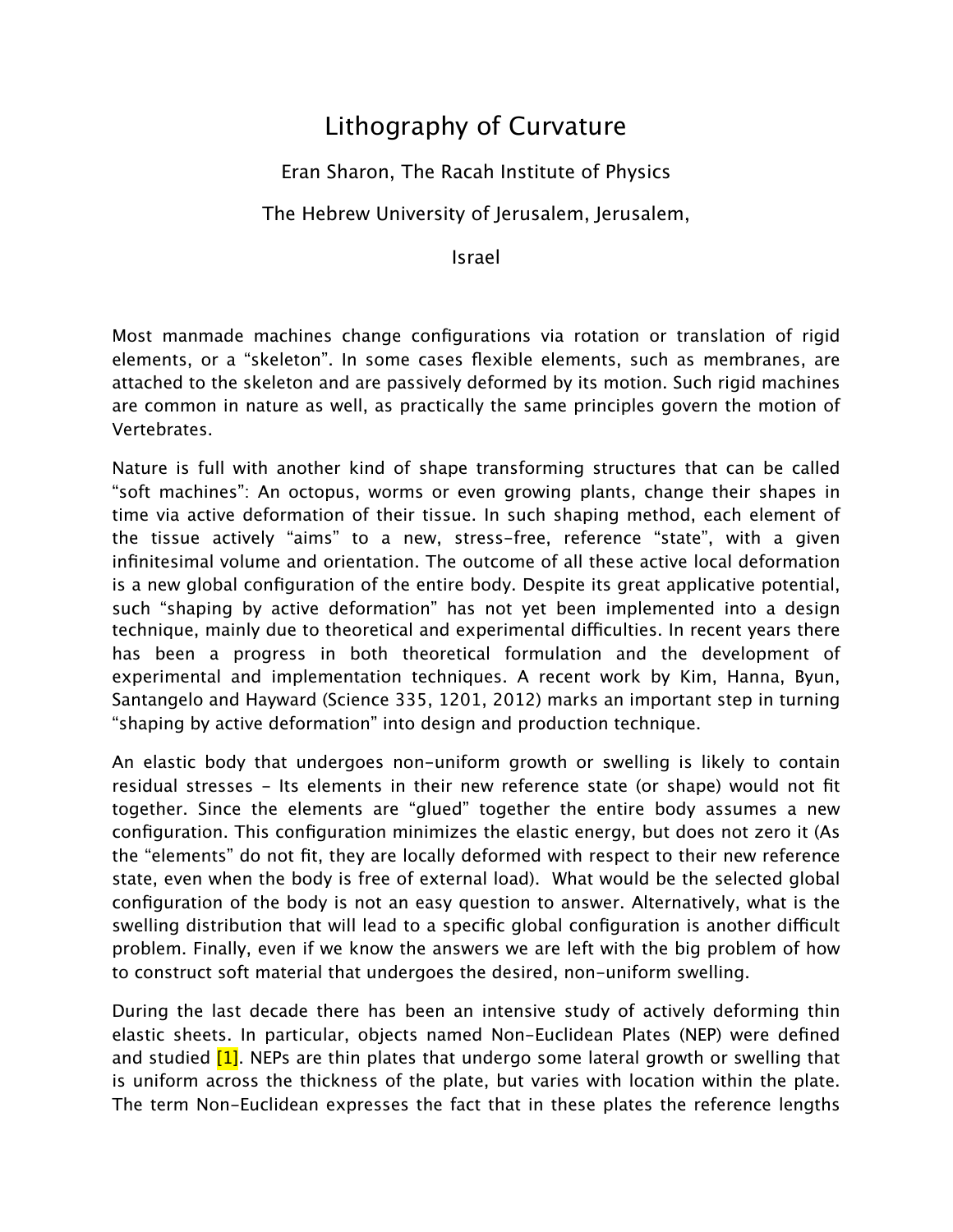following the swelling cannot be realized as a flat surface. They are described by a non-Euclidean "reference metric tensor", , which by Gauss "Theorema egregium" determines a non zero Gaussian curvature. This implies that any configuration of the sheet, which is free of in-plane strains, cannot be flat. Given some reference metric, an elastic sheet, which is free of external constraints will buckle into a 3D configuration, in which the reference lengths are approximately fulfilled. Such buckling costs bending energy and therefore, the selection of a configuration is based on the competition between stretching and bending. The theory of NEP uses the framework of diferential geometry to express the reference lengths and the energy of such sheets, allowing the calculation of equilibrium configurations of NEPs.

In order to build responsive Non-Euclidean Plates, one has to construct a thin sheet made of a flexible material that can undergo diferential swelling/shrinkage upon induction with external stimuli. Responsive gels are excellent candidates for such tasks. First samples of responsive NEP were made of N- isopropylacrylamide (NIPA) – a hydro gel that undergoes volume reduction transition at temperature higher than  $33C<sup>o</sup>$ – with non-uniform monomer concentration. However, this technique was limited in the range of metrics that can be produced, and could not be developed into a manufacturing technique. Kim et.al. have made a big step forward by developing a technique that can be called 'Lythography of curvature". They used selective UV crosslinking of NIPA gel as a way for determining local swelling ratios: Swelling/ shrinkage of a highly crosslinked gel is minor, while a weakly crosslinked gel undergoes large volume changes when the temperature is varied. In the experiments partially crosslinked NIPA polymer sheets were further crosslinked by exposing them to UV light through a mask that consists of micron size opaque dots with varying diameter. This process "prints" on the sheets spots that shrink a lot (opaque dots), or little (clear mask). The actual reference metric is very bumpy; containing sharp gradients arranged in an array of "blisters". However, as long as the sheet is not too thin, elasticity itself "coarse grains" into an efective, smooth reference metric. Regions containing large dots tend to shrink more than those with small dots and in a way a "gray level" determines the local swelling/shrinkage ratios.

With this technique the authors generated NEPs that assumed several pre-programmed geometrical shapes, such as cones, surfaces with constant Gaussian curvature and minimal surfaces. The nontrivial work of calculation of swelling profiles, production of NEPs and measurements of their shapes was performed on gel discs of few hundred microns in diameter. Even in such a small scale the authors showed impressive quantitative agreement between experiments and theoretical predictions. In this sense, shaping via active deformation can be regarded as an existing design technique in the sub-millimeter scale.

Shaping of NEPs has some unique characteristics. A 2D printed "picture" is converted into a 3D shape via a unique connection. The picture does not prescribe a shape. It only prescribes a reference metric. Since most metrics have many diferent realizations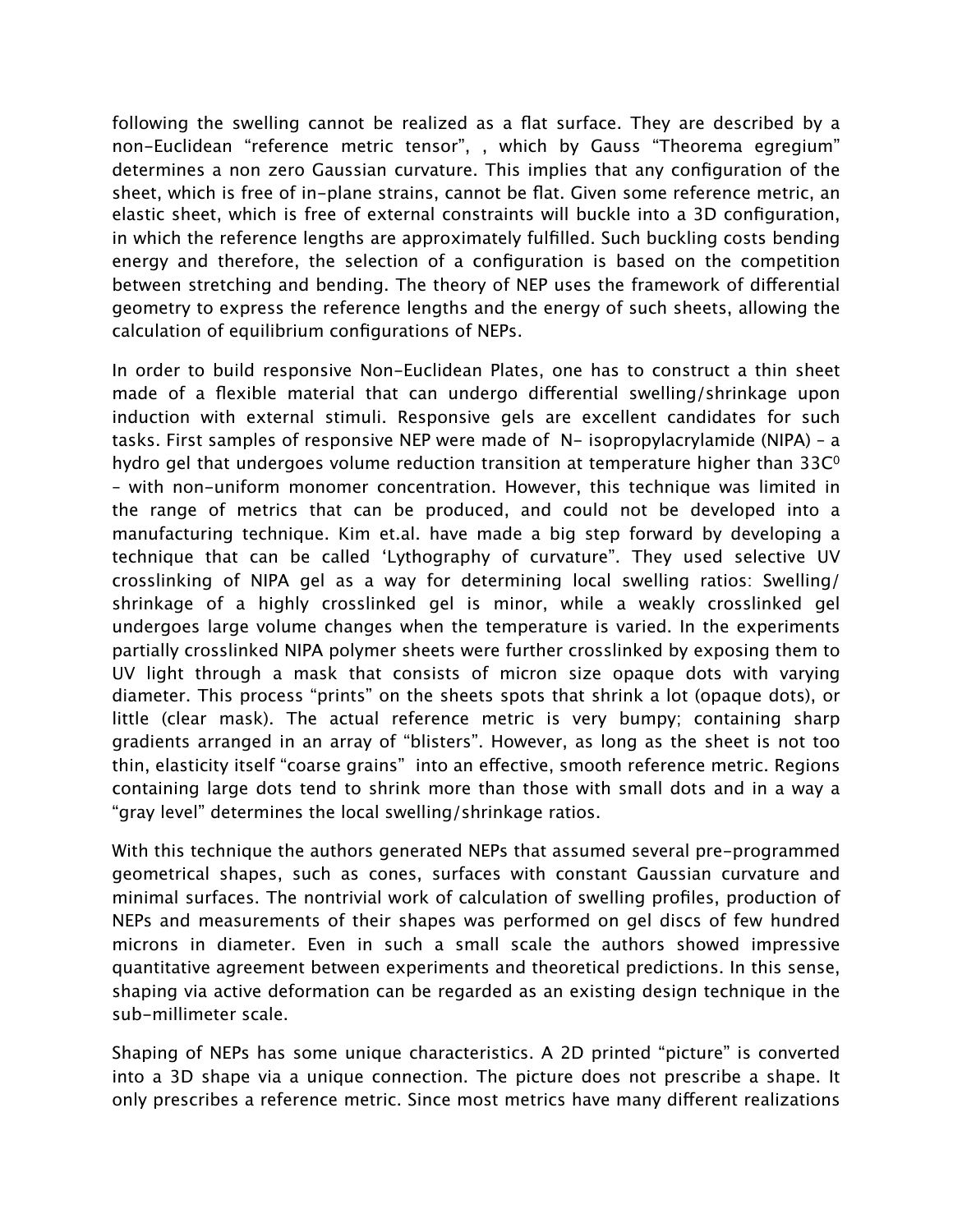as surfaces, NEPS have an unusual flexibility in selecting highly diferent configurations. Minor changes in can lead to dramatic global shape changes. This property is beneficial when designing shape transforming surfaces. However, this flexibility makes the control over shape selection very difficult: For a given some very diferent shapes are nearly energetically degenerate. One can activate an NEP to get a hat and instead get a cat… It is likely that "assisting" NEP via small variation in the bending term could increase reliability , while keeping some of the flexibility.

 The connection between the "picture" and the "shape" of a sheet is often surprising – As the only prescribed entity is , the range of accessible configurations by very thin sheets is tightly related to the group of isometric embedding of in Euclidean space. It turns out that some very simple reference metrics would lead to complicated 3D shapes.

The physics of NEPS has a broad relevance. In principle, NEPs can be constructed from other materials. Nematic elastomers and electro active polymers are such potential materials. In addition, the underlying geometrical principles that govern shaping via active deformation are possibly relevant to the shaping of self-assembled chemical supra structures. The local angles and lengths, determined by chemical "bonds" prescribe a reference metric. It is an interesting question, which structures are "soft" – capable of compromising with respect to  $-$  and which are "brittle". Finally, the physics of shaping via active deformation allows for a better understanding of naturally evolving systems, such as invertebrate's motion and morphogenesis during growth. A highly recommended paper, which studies alteration of leaf shapes is "Genetic control of surface curvature" (Nath et.al , Science 299, 1404, 2003).